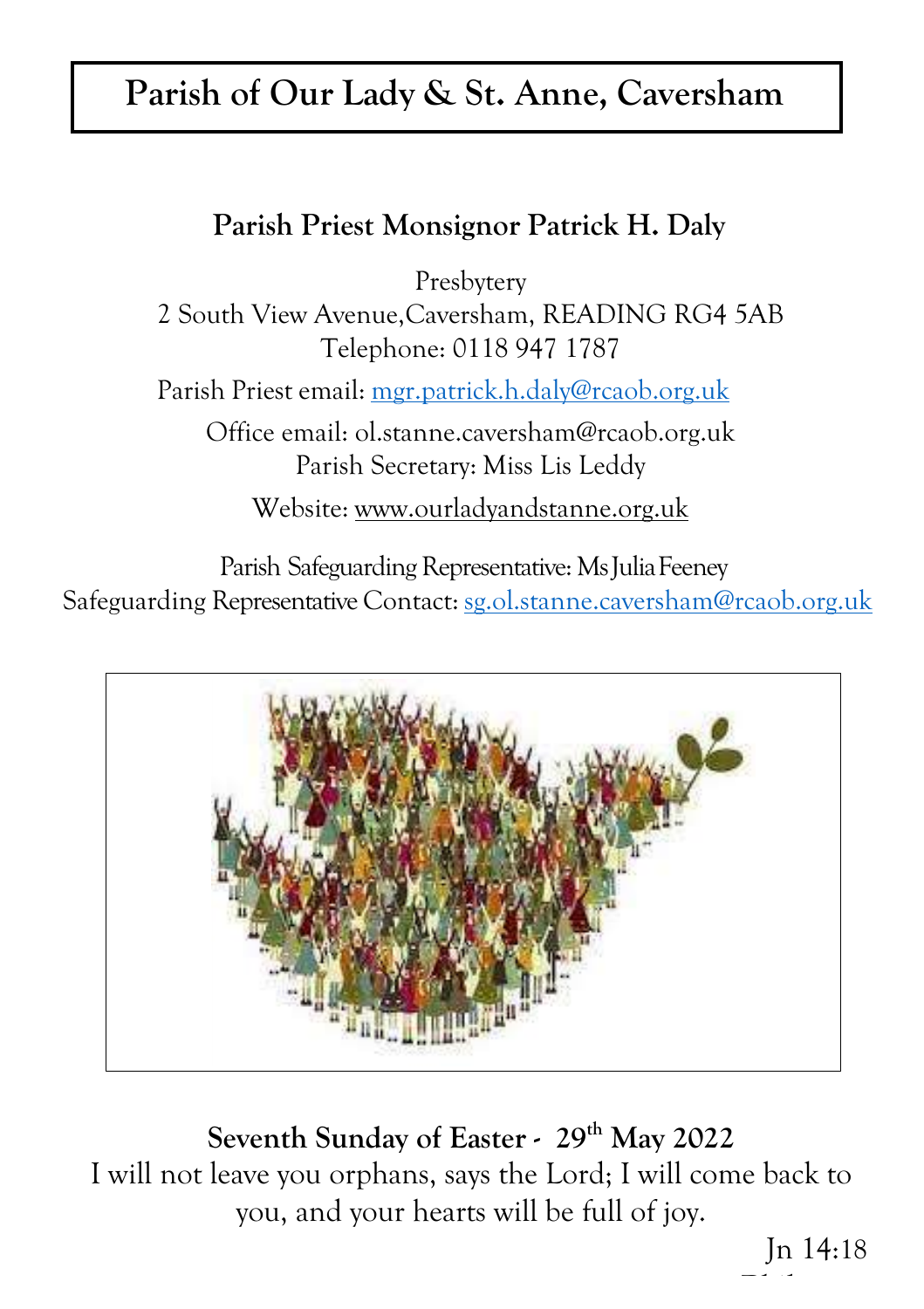## **REST IN PEACE**

Please pray for the repose of the soul of Paul Phillips who died over the Easter weekend. Paul was a longstanding member of the parish who served on the altar, worked behind the scenes keeping the church clean and always had a kind word for a newcomer.

Paul's funeral will be on Wednesday 8<sup>th</sup> June at 1pm. **Paul asked for no black to be worn to the funeral.**

#### **JUBILEE CAKE SALE**

Celebrate the Queen's Jubilee with a special cake after the 10am Mass on Sunday 5<sup>th</sup> June. Money raised for parish funds. Usual tea/coffee available.

#### **2nd COLLECTION: CATHOLIC COMMUNICATIONS**

There will be a second collection this weekend for Catholic Communications. weekend for Catholic Communications. **PARISH FACEBOOK PAGE**<br>Please be as generous as you are able.

#### **CONFIRMATION MASS**

The Sacrament of Confirmation will be conferred during Mass on Tuesday 7<sup>th</sup> June at 7pm. **FIRST HOLY COMMUION**

#### **PENTECOST JUBILEE PICNIC – Churches Together in Caversham**

Bring your own picnic from 12 and service of Thanksgiving @ 2.30pm in Christchurch Meadow on 5<sup>th</sup> June.

#### **READING CATENIANS 'PLATINUM JUBILEE PICNIC'**

at Dinton Pastures from 12 noon on Sat 4 June. Free event. All welcome, bring own food drink chairs & music. Meet at the car park RG10 0TR. Contact Sean 07850 933647 for more details.

#### **PARISH INCOME**

Apr Contactless Sun. offering: £ 589.00 April Building Fund: £ 120.00 Standing Orders: £ 2975.00

Please continue to remember Fr Patrick in your prayers. Many people have been asking but at this stage there have been no further updates.

# **ROCK N ALE SPONSORSHIP**

Do you own a small local business or do you work for a local business. Caversham Rock and Ale is looking for sponsors for this event. Last year over 600 people attended and had the best time. Sponsorship of £200 will get you a mention on the night and your company name on our Sponsors Board which will be displayed clearly on the evening.

If you work for a local company and you're uncomfortable about asking , give me a call and I will do the asking. Contact Margaret on 07789776327

Watch this space for more information.

**BACON BUTTIES** after 10am Mass starting up again  $3<sup>rd</sup>$  July.

There will be a separate First Holy Communion Mass for all those involved on Sunday 19<sup>th</sup> June at 12.30pm.

**LOOKING FOR A NEW HOME:**



 $\blacksquare$  Dining table [82.5 X 122cms, extending to about 145cms.] • ladies folding bike

Both in good condition for a donation only. Contact parish office.



#### **OUR LADY'S LAMP** This is lit this week for: the intentions of Chris McGowan

The diocesan Privacy Policy is available at

http[s://www.birminghamdiocese.org.uk/privacy-](http://www.birminghamdiocese.org.uk/privacy-policy) [policy](http://www.birminghamdiocese.org.uk/privacy-policy) or by request from the parish office.

Our Lady & St Anne Parish is part of the Archdiocese of Birmingham, Charity No. 234216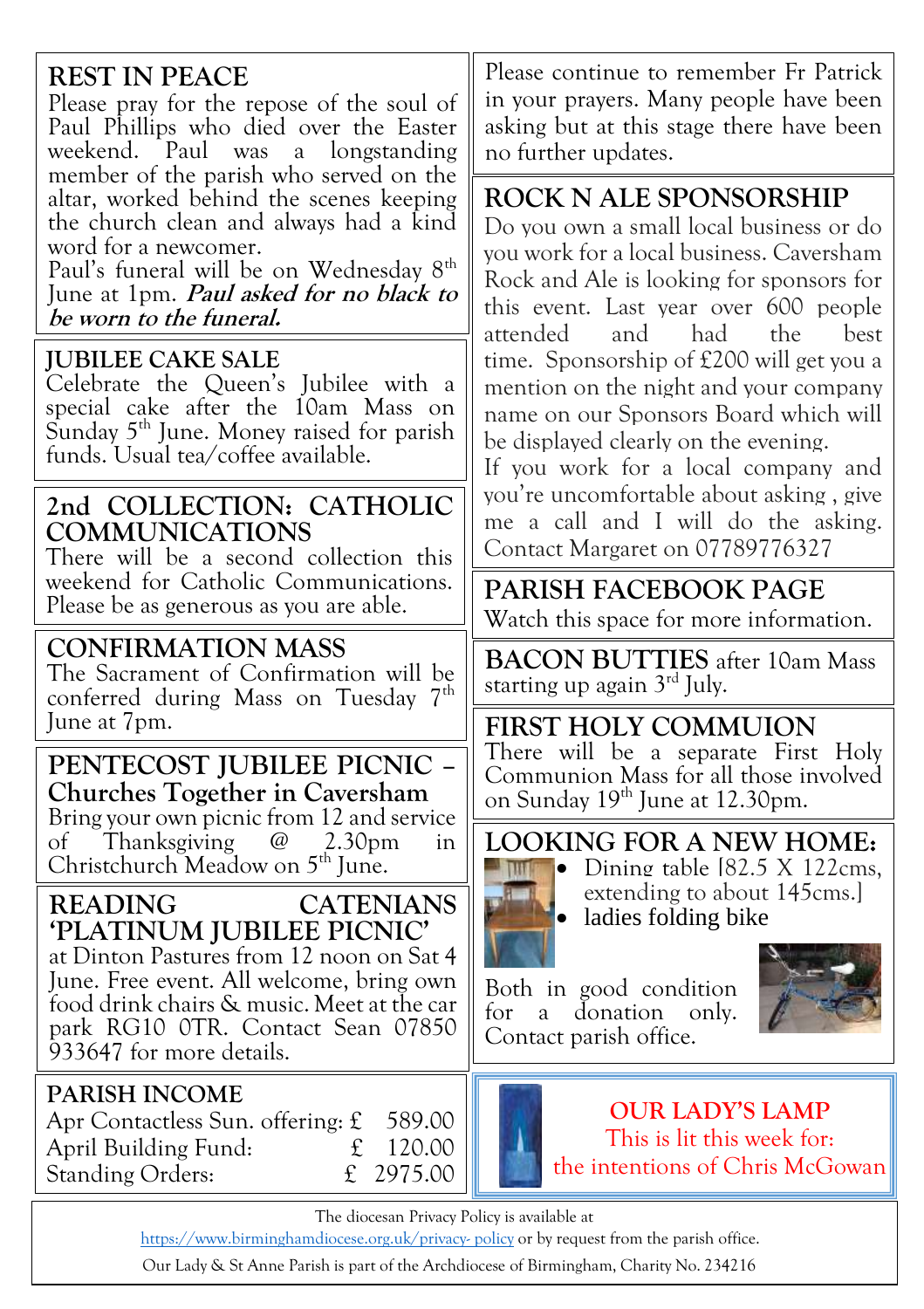### **Background on the Gospel Reading**

On the seventh Sunday of Easter, we always read from the 17th chapter of John's Gospel. This chapter of John's Gospel comes at the conclusion of Jesus' Farewell Discourse delivered to the disciples at the Last Supper. The whole of this chapter is a prayer of Jesus, commending himself to the Father and expressing his care and concern for his disciples. At the end of this prayer, Jesus and his disciples depart for the garden, and Jesus is arrested.

Several important themes appear in this prayer of Jesus. First, Jesus' prayer reaffirms the complete union between Jesus and the Father. Throughout John's Gospel, Jesus has been presented as the one who pre-existed with the Father and as the one sent by the Father to do his work on earth. In today's reading, we hear Jesus ask that the unity he experiences with the Father be extended to all who believe in him. He prays that we be one with each other, with him, and with the Father. We are reminded that Christ is the source of Christian unity. Through Christ, we are united with one another and with God our Father.

Belief is a major theme in the Gospel of John. It begins in the prologue and continues in the response to Jesus' signs. Belief is the reason Jesus performs signs (2:11, 4:53, 6:69, 9:38) and the reason signs have been recorded in the Gospel (20:30-31). Here Jesus prays not only for those who believe in him but for all who will come to believe in him. And he prays that the love of the Father in him may also be in all who believe so that Jesus might be in them as well.

Taken from: https://www.loyolapress.com/catholic-resources/liturgicalyear/sunday-connection/seventh-sunday-of-easter-cycle-c-sunday-connection/